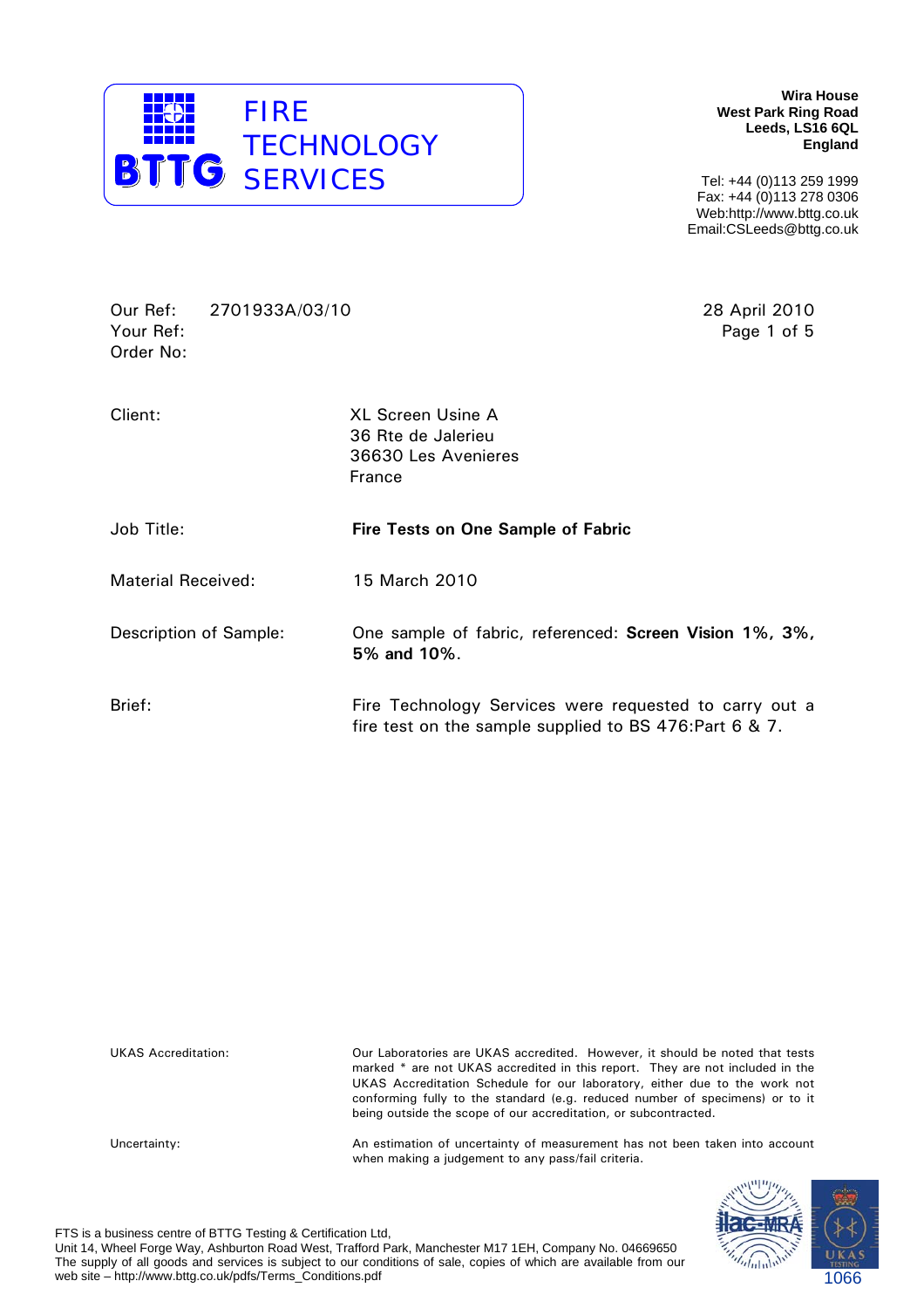

XL Screen Usine A

# **FIRE TESTS ACCORDING TO BS 476:PART 7:1987 (AS AMENDED) (Method for classification of the surface spread of flame of products)**

# **Date of Test: 26/April/2010**

# **Conditioning**

The sample was conditioned to constant mass at a temperature of  $23 \pm 2^{\circ}$ C and a relative humidity of  $50 \pm 10$ % and maintained in this condition until required for testing

## **Procedure**

The test was carried out in accordance with BS 476: Part 7: 1987. The sponsor sampled the material and the specimens were cut from the sample to the dimensions set out in the standard by the sponsor. The specimens were tested stapled onto 12mm calcium silicate board.

The following were recorded:-

- a) the time at which the flame front crosses each vertical reference line;
- b) the maximum extent of flame spread during the first 1.5 min from the start of the test;
- c) the maximum extent of flame spread during the whole test i.e. 10 min or less (if applicable)
- d) the time (and distance) at which maximum flame spread is reached.

The flame spread at 1.5min and the final flame spread results were compared with the standard class limits and a classification was assigned.

#### **Requirements**

The class limits for flamespread, detailed in BS 476:Part 7: are set out below.

|         | Flame spread at 1.5 min (mm) | Final flame spread (mm) |  |
|---------|------------------------------|-------------------------|--|
| Class 1 | $165 (+ 25)$                 | $165 (+ 25)$            |  |
| Class 2 | $215 (+ 25)$                 | $455 (+45)$             |  |
| Class 3 | $265 (+ 25)$                 | $710 (+ 75)$            |  |
| Class 4 | Exceeding Class 3 limits.    |                         |  |

A definitive classification is based on a sample of six specimens and the figure in brackets gives the tolerance by which only one specimen in six may exceed the class limit assigned.

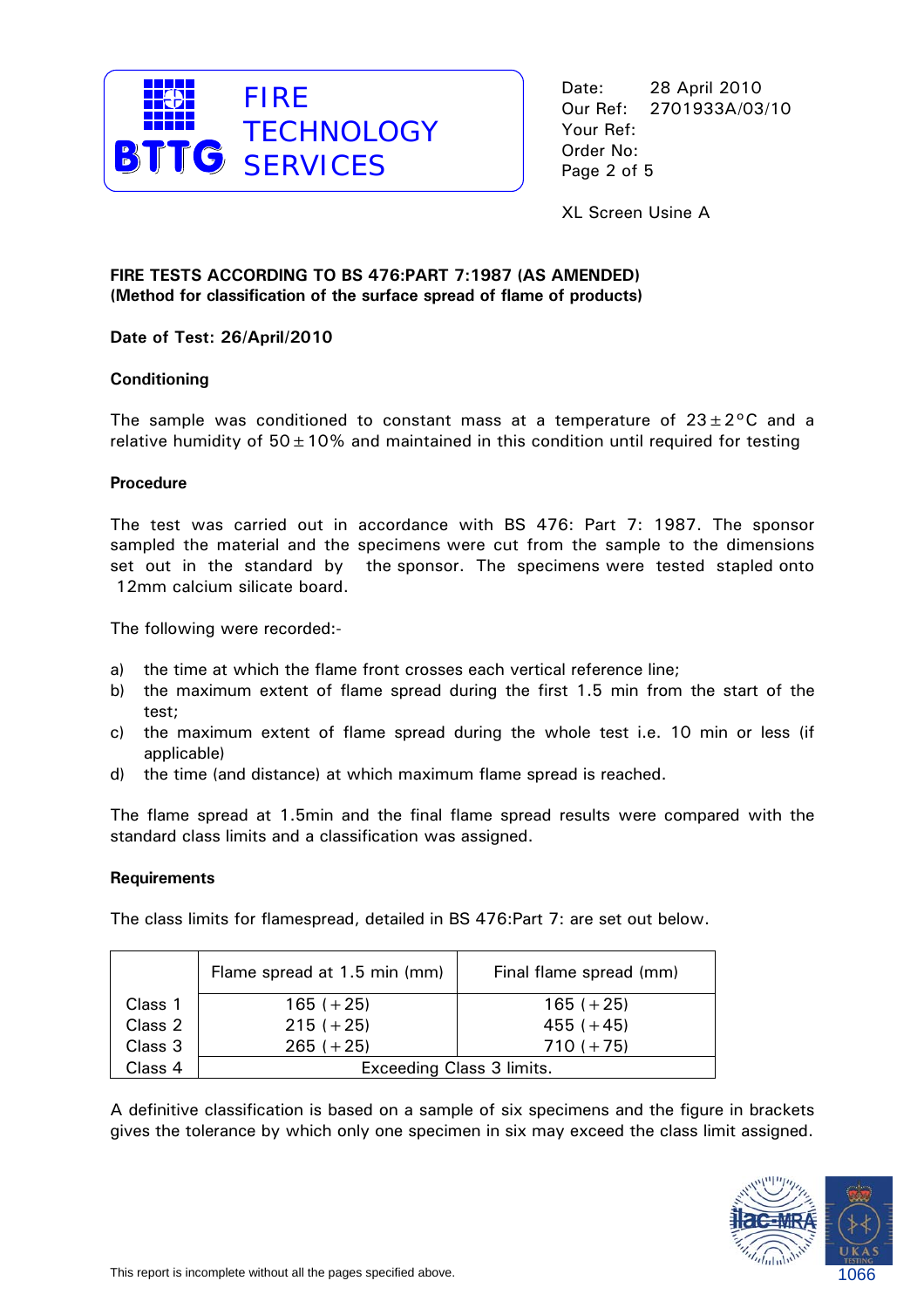

XL Screen Usine A

#### **Results**

The test results relate only to the behaviour of the test specimens of the product under the particular conditions of test; they are not intended to be the sole criterion for assessing the potential fire hazard of the product in use.

| Time for flame<br>spread to reach (s)<br>(mm) |     |     | Flame spread<br>at 1.5 min | Maximum<br>flame spread | Time to reach<br>maximum<br>flame |      |            |
|-----------------------------------------------|-----|-----|----------------------------|-------------------------|-----------------------------------|------|------------|
| 165                                           | 215 | 265 | 455                        | 710                     | (mm)                              | (mm) | spread (s) |
|                                               |     |     |                            |                         | 60                                | 60   | 60         |
|                                               |     |     |                            |                         | 60                                | 60   | 60         |
|                                               |     |     |                            |                         | 60                                | 60   | 60         |
|                                               |     |     |                            |                         | 60                                | 60   | 60         |
|                                               |     |     |                            |                         | 60                                | 60   | 60         |
|                                               |     |     |                            |                         | 60                                | 60   | 60         |

The results indicate that the sample met the performance requirements of Class 1.

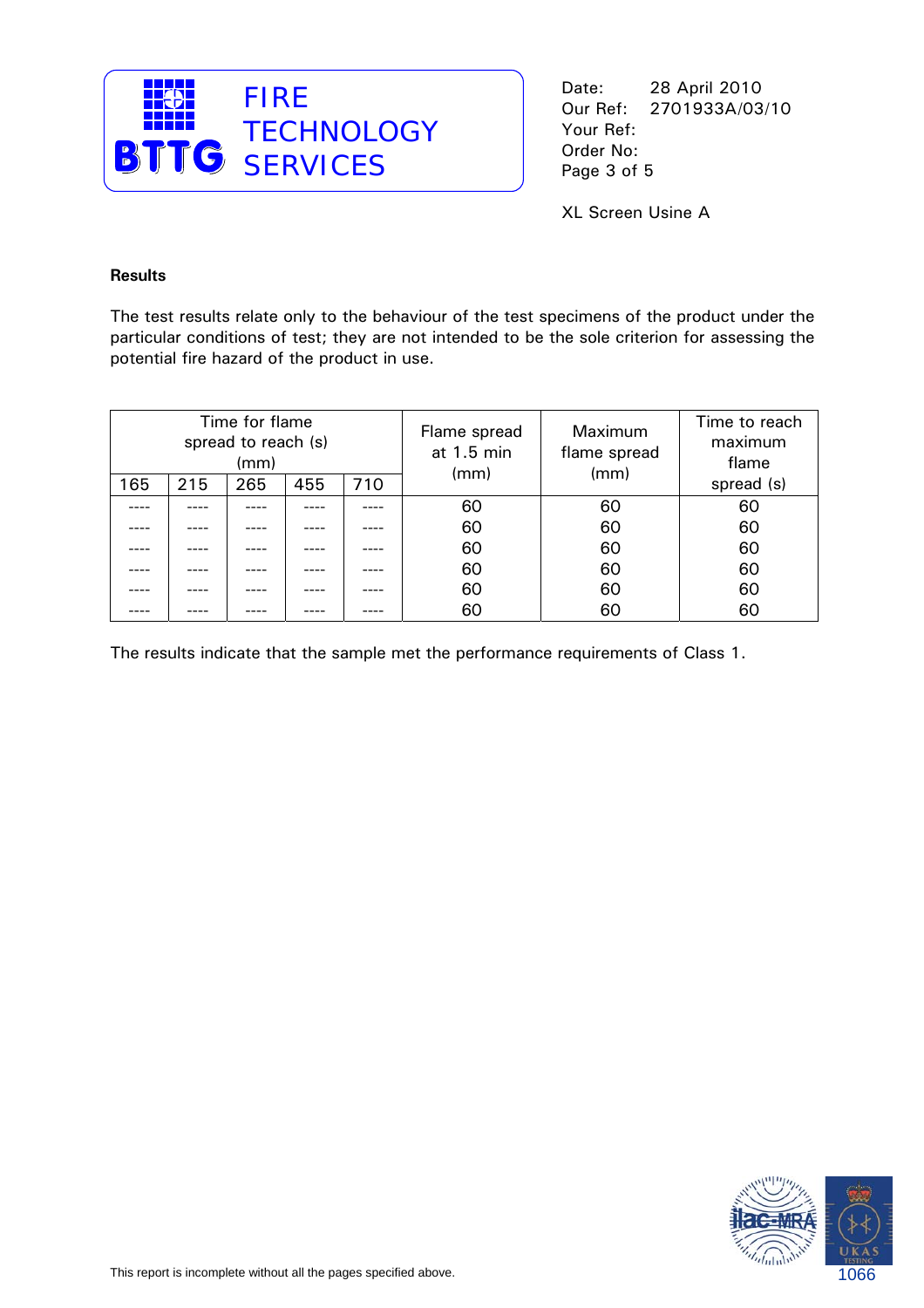

XL Screen Usine A

#### **FIRE TESTS ACCORDING TO BS 476:PART 6:1989**

**Fire tests on building materials and structures. Method of test for fire propagation for products** 

**Date of Test: 26/April/2010** 

#### **Test Method**

The test was carried out in accordance with BS 476: Part 6: 1989.

Prior to testing the sample the calibration of the equipment was determined to ensure compliance with the test limits set out in the standard.

The sponsor sampled the material and the specimens were cut from the sample received to the dimensions set out in the standard by BCTC. The specimens were tested stapled onto 12mm calcium silicate board.

Temperatures of the flue gases were measured to the nearest degree centigrade at the time intervals and periods set out below, taking zero time as the moment of ignition of the gas supply. The temperature was measured by means of two thermocouples with their measuring junctions located in the cowl of the apparatus as required by the standard.

The relevant temperature-time intervals were observed for each individual specimen and the calibration board according to the ranges 0 to 3 minutes every 30 seconds, 4 to 10 minutes every 1 minute and 12 to 20 minutes every 2 minutes to give 3 time periods.

#### **Calculation of Results**

At each time interval the temperature of the calibration board was subtracted from that of the individual specimen temperature, this was then divided by ten multiplied by the time interval.

The sum of each individual value in each time period was then calculated to give an index of performance, s, for each specimen.

**The fire propagation index of the product is calculated from the average of the individual s values for the total number of specimens in each time period.** 

Total  $I = i_1 + i_2 + i_3$ 

A definitive classification is based on a sample of at least three specimens.